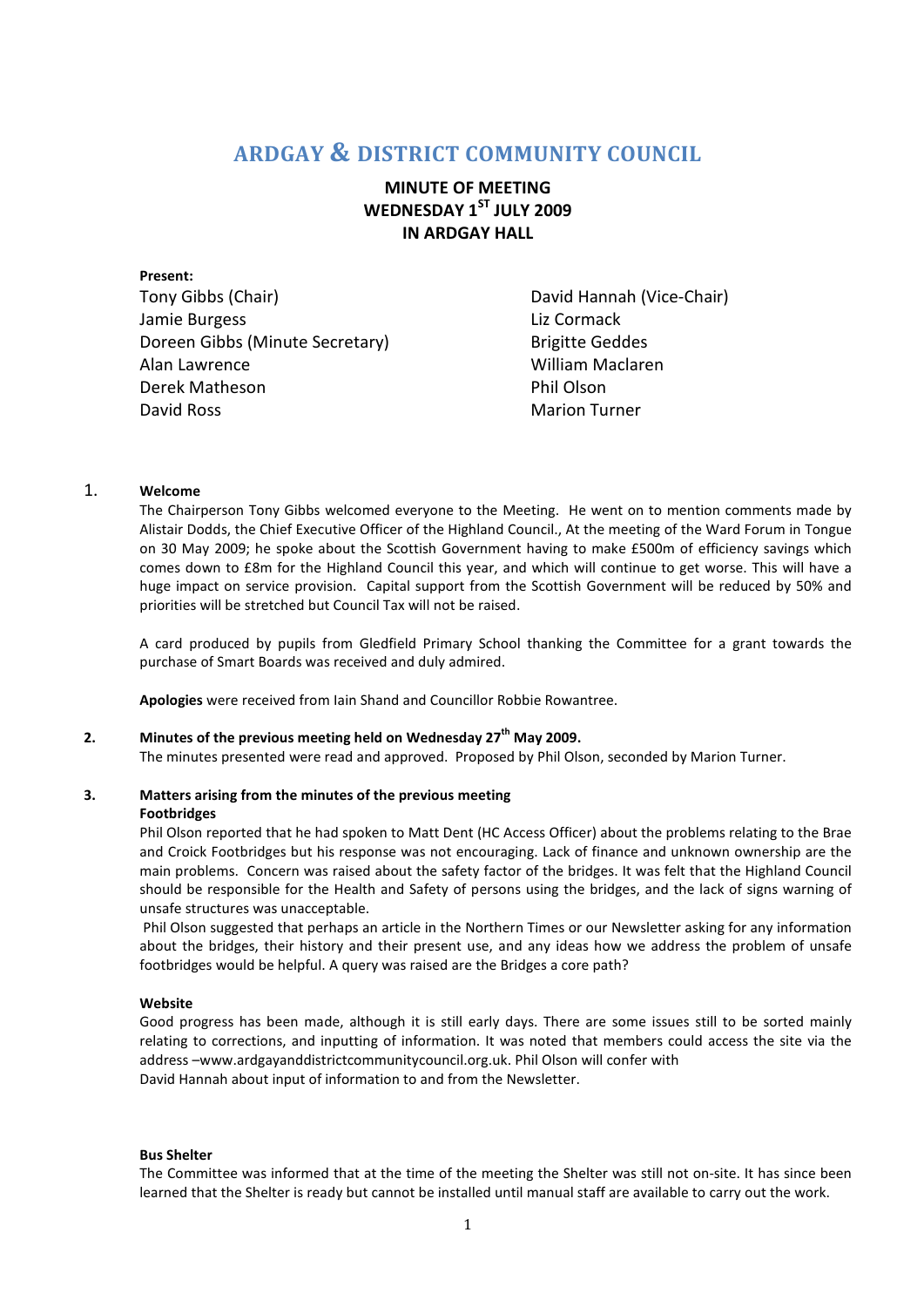#### **Forestry Commission**

Brigitte Geddes felt that the site for sale by the Forestry Commission is not viable, and Gearchoille Wood Group is not interested. Phil Olson agreed that the access is awkward and the obstacles are possibly too great. It was agreed we would wait for a reply to our letter to the Forestry Commission.

#### **Old Town Road- Forestry Lorries**

Tony Gibbs referred to correspondence received from John Clark (copies previously circulated to members). The Committee felt that the tone of the letter was not helpful but we have to accept that it is probably in the interest of the local residents that the pole should stay.

#### **4**. **Secretary's Report**

As Iain Shand was not at the meeting due to ill health, no report was available.

#### **5. Acting Treasurer's Report**

#### No report available.

#### **Post of Treasurer**

Alan Lawrence indicated that he might be interested in taking on the post of Treasurer, subject to advice and help from Hilda Buchanan and if he feels he is able to manage the work. Action: AL

#### **6. Kyle of Sutherland Initiative**

No meeting since last report.

Tony Gibbs remarked that he had been very impressed with the Business Plans presented at the meeting on the 3<sup>rd</sup> June. The three projects presented were briefly outlined; Brigitte Geddes spoke about her provisional plan for a Kyle of Sutherland Biosphere Reserve. Jamie Burgess outlined his plan for the need to uplift the centre of Ardgay Village starting with a possible development of the Lady Ross site. David Hannah spoke about the Community Transport Initiative and hoped that Sheila Fletcher will be able to come and speak at our next Community Council meeting. He also mentioned that the Bradbury Centre, Bonar Bridge, were looking for a grant to obtain their own vehicle to transport people to and from the centre, maybe this is an area where resources could be pooled.

#### **7. Wind Farms**

#### i) Beinn Tharsuinn

An application has been received from Creich, Croick and Kincardine Day Care Association for a grant of £800 towards the employment of a gardener. It was suggested that following on from a plan presented by Russell Taylor (Creich CC), which raised a proposal for co-operation between Ardgay & Bonar, for the maintenance and upkeep of the flower tubs in both villages; that an investigation should be made to see if a gardener could be employed to work at the Bradbury Centre and manage all the flower tubs. Both Community Councils through a grant application to the Beinn Tharsuinn Wind Farm Community Benefit Fund could help fund this post. It was agreed that Tony Gibbs and David Hannah would arrange to visit the Bradbury Centre to discuss this further. ii) Achany

There seems to be limited development of the site at this time.

The Induction meeting for panel members was held on  $17<sup>th</sup>$  June. Marion Turner briefly outlined the outcome of discussions, which explored areas that might warrant attention, skills and work, community needs, cash investment. More inductions will be held as per the published timetable.

With the agreement of the Council the-

- iii) Memorandum of Understanding was signed at the meeting by Tony Gibbs. **And also the**
- iv) Terms of Reference were signed at the meeting by Tony Gibbs.

#### **8. Newsletter**

The Summer Edition (No 4) is ready to go to print, and will be ready for delivery in the next few weeks.

#### **9. Ward Forum**

a) Tony Gibbs spoke on items arising from the meeting held on  $30<sup>th</sup>$  May in Tongue.

The Forum themes were the new Business Gateway, Highland Council Corporate Services and Tecs Service. David Knight Is the Regional Development Officer, Business Gateway, a Government scheme funded the